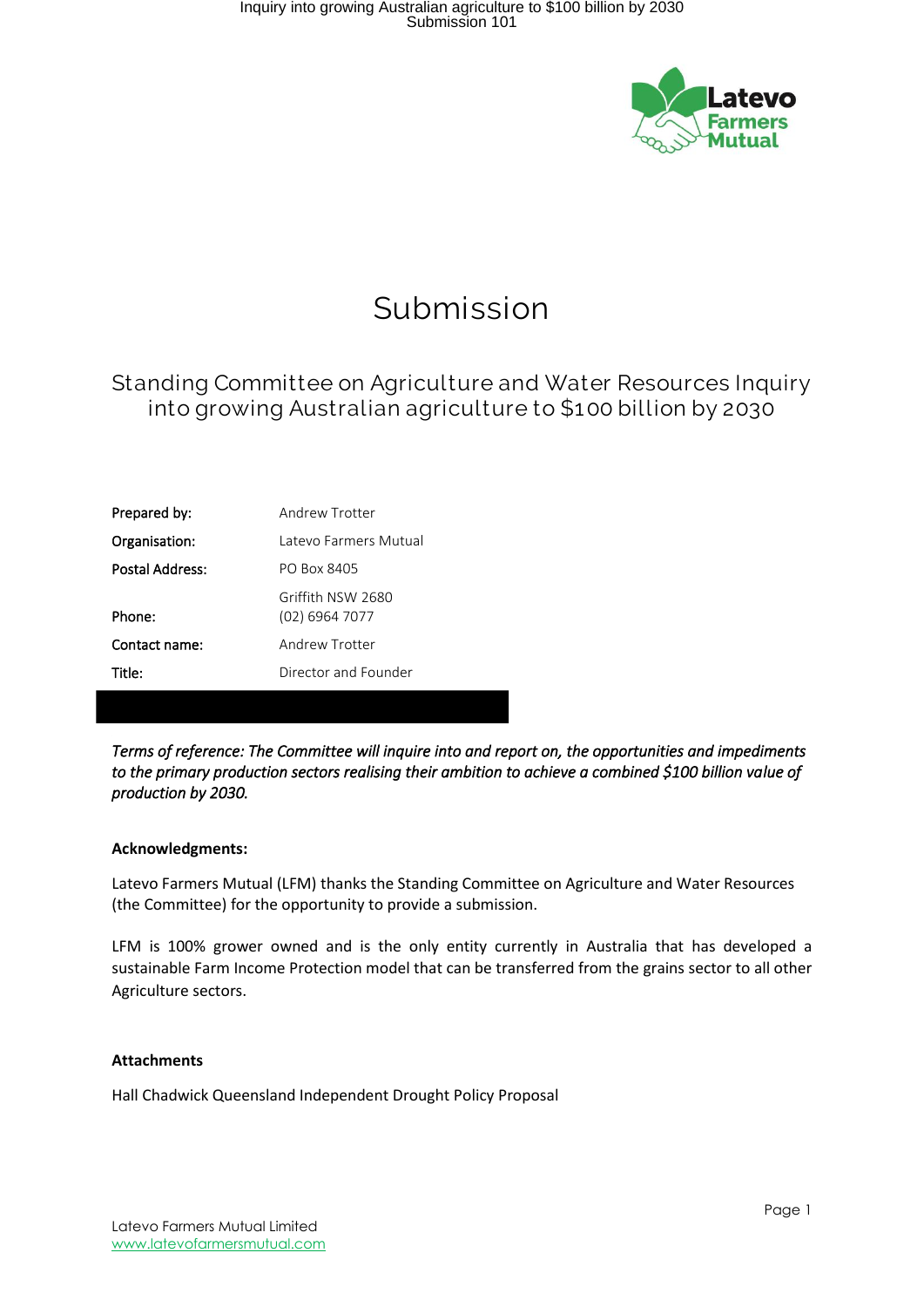

#### **\$100B by 2030 is unrealistic given current adoption trends.**

Projections based on a linear growth curve of the adoption of current farming practices will see the Australian Agricultural sector only reach circa \$70B by 2020. A number of submissions have concluded this, most notably the CSIRO (please see graph below).

The only way to reach the \$100B target by 2030 is to produce a policy framework that enables farmers to take more risk by growing higher yielding crops and pastures or increase the amount of crops and pastures that are grown.



#### **Industry High level Requirement:**

- 1. Dry Land Farmers to target higher yields potentials at planting
- 2. Irrigated Farmers More water in the Murray Darling Basin (MDB) to increase area planted to high value irrigation crops. (We will leave this to others to explain in detail)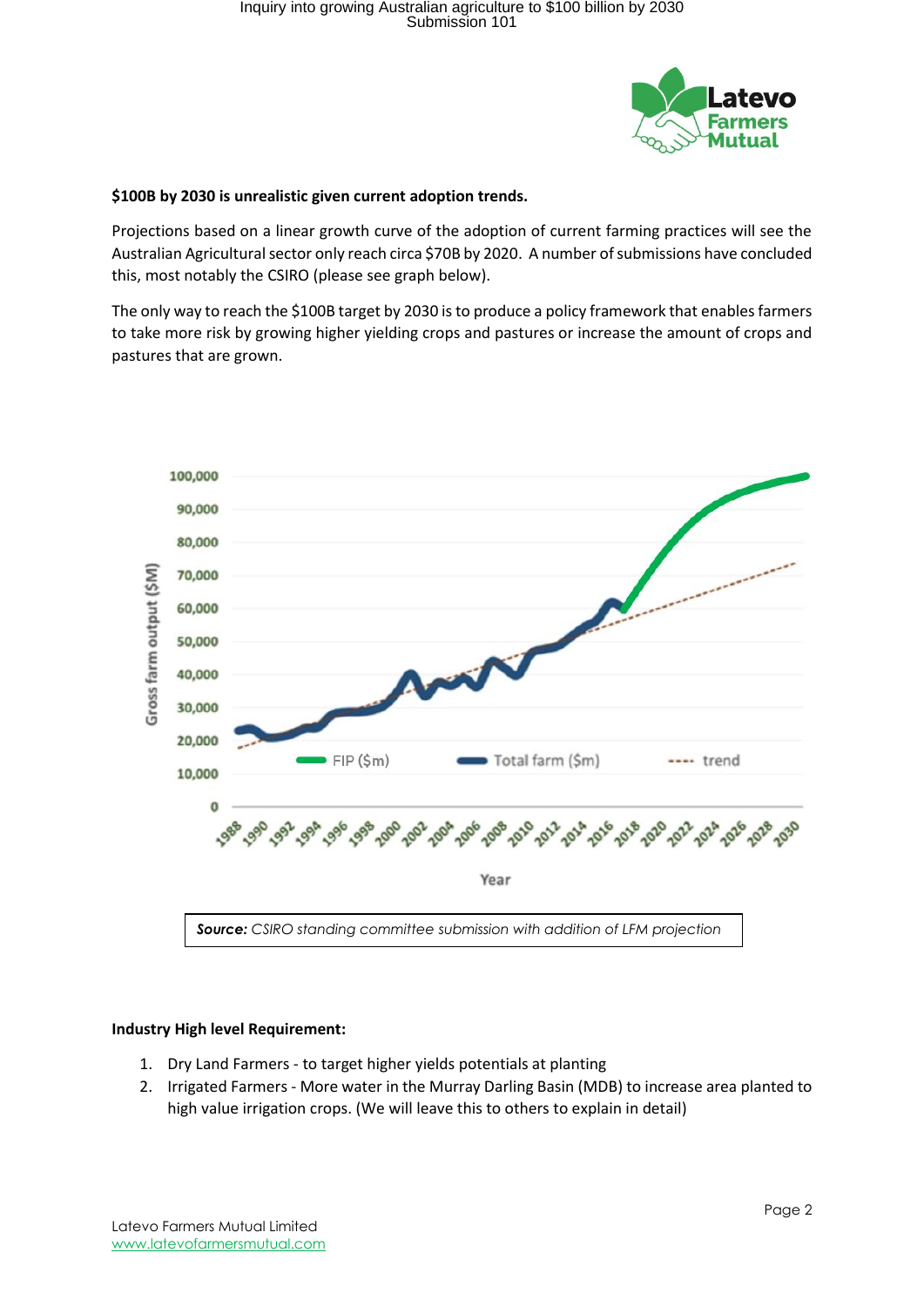

#### **Dryland Farming Systems:**

Currently farmers take an ultra-conservative approach to crop inputs. Due to the uncertainty of the seasons it is financially prudent to do so. Unfortunately, this leads to underutilization of current best practice technology in fertiliser, nutrition and disease management. CSIRO's yield gap data provides insight that farmers yield potential is aligned to the decile 2 season which confirms this point.

To encourage farmers in low rainfall zones to spend \$50 extra and high rainfall zones \$100 extra in variable crop inputs before planting to potentially grow a higher yielding crop there must be some financial protection for them if the season turns against them.

If farmers spend the money on those inputs and the season fails they will get their money back in the form of a Farm Income Protection claim payment, no different to crashing your car and making a claim on your insurance. Hence if farmers have the ability to get their money back, if their extra investment does not work due to the season, they are highly likely to target the high yield as it offers a greater profit.

This principal was introduced and defined as The Blue Revolution by Sam Davies at the NSW Farmers Federation MPCI Farm Income Protection Summit this year.



*Source: The Blue Revolution by Sam Davies*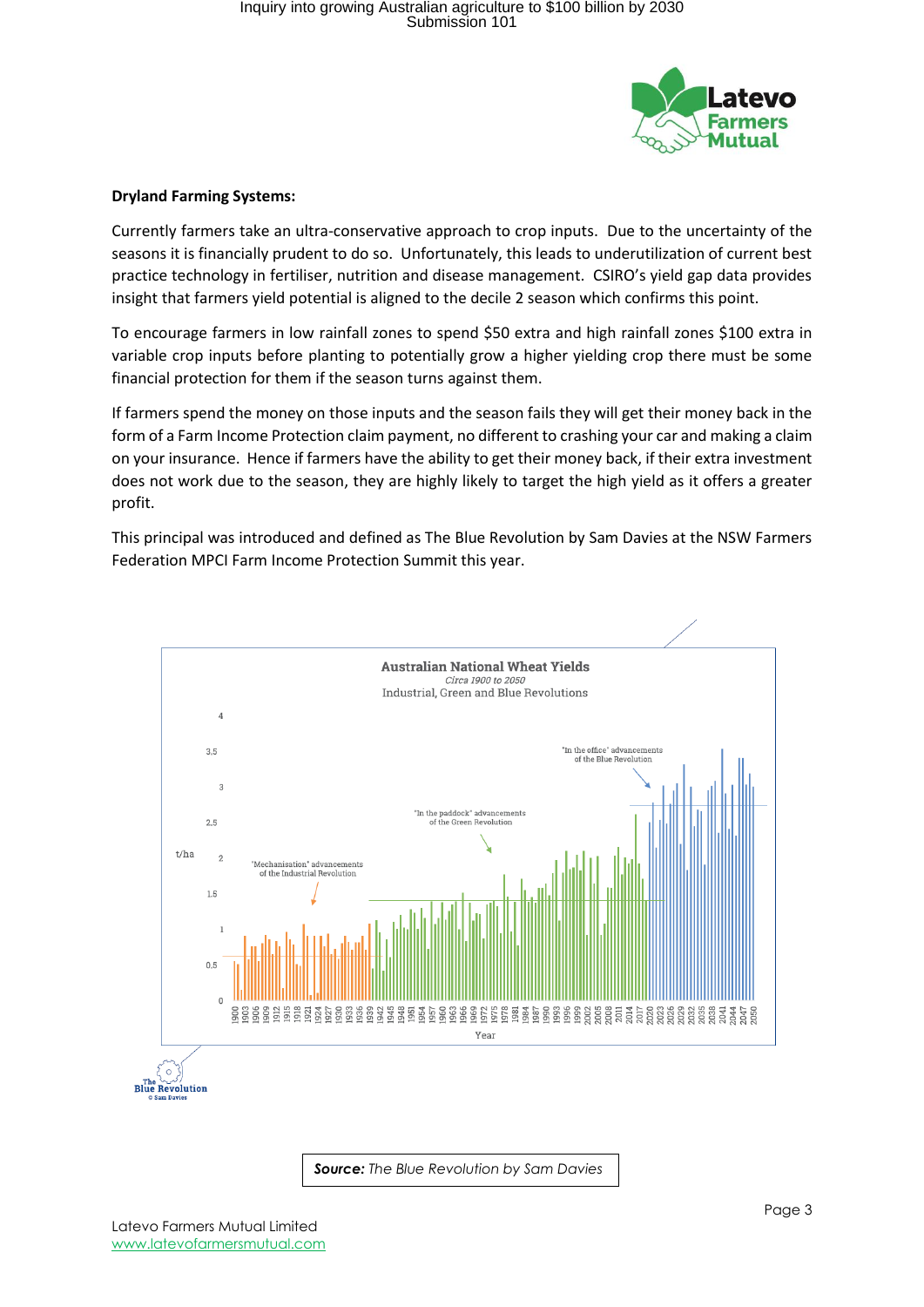

#### **What is the solution to reach \$100B?**

To achieve the 100B target by 2030 we need the following:

- 1. Farm Income Protection (FIP) with and an adoption rate of 80%
- 2. Working Capital Loans on provide the finance required secured by the FIP contract

This was defined as the Blue Revolution at the NSW Farmers Federation MPCI/FIP summit this year.



#### **Farm Income Protection:**

Latevo Farmers Mutual (LFM) was launched this year out of the market failure of the Multi-Peril Crop Insurance. Our hybrid model of an individual revenue assessment and a weather derivative allows control over our Loss Ratios while the Latevo Crop Monitor Satellite system controls any potential moral hazard we face with farmers. Additionally, all 2019 members have signed up for a 5-year membership.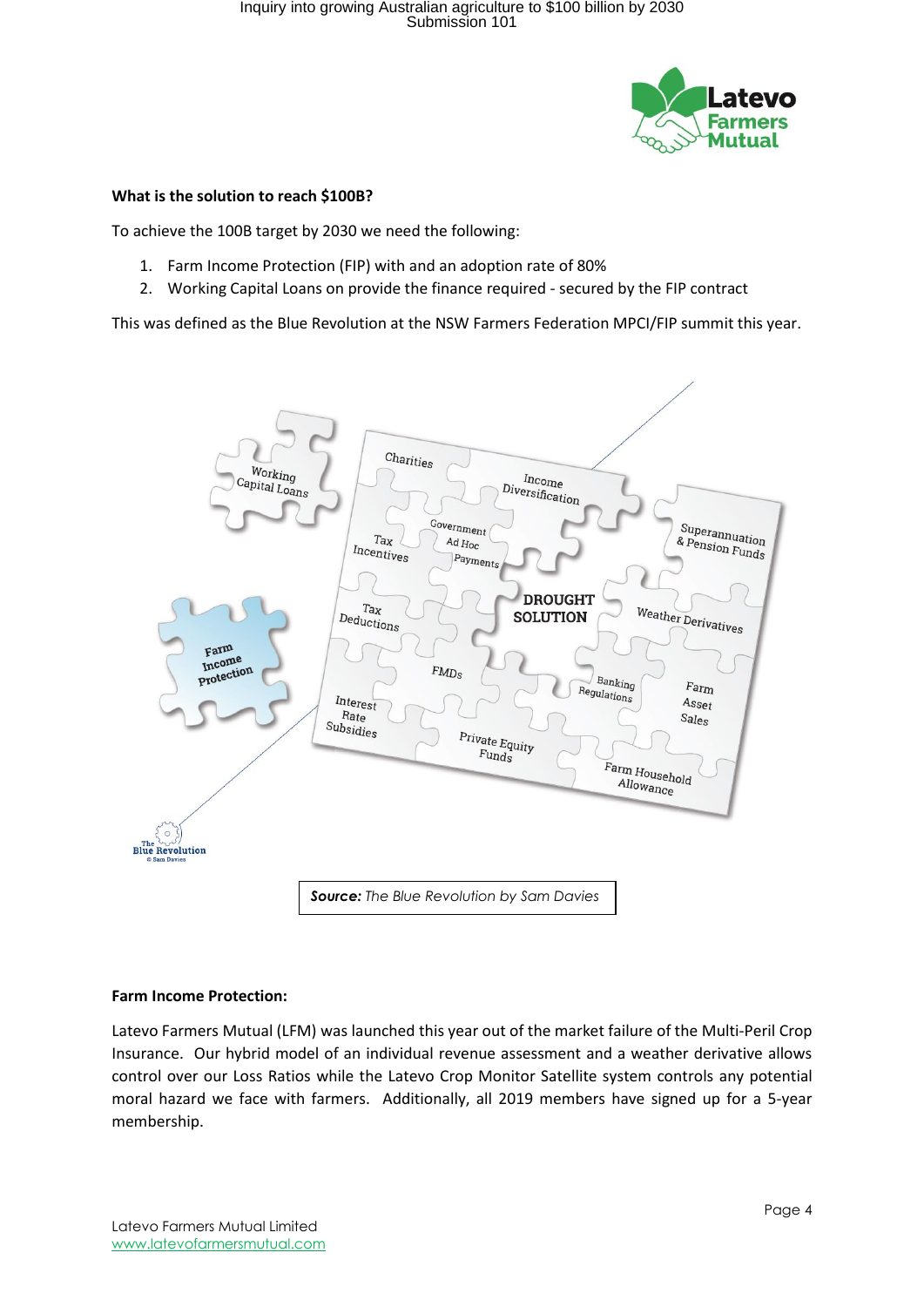

Our experience over the past 5 years is that to break the cultural approach to risk we will need some government assistance to see uptake in the 80% range. [Hall Chadwick Queensland](https://www.hallchadwickqld.com.au/) (HCQ) have completed a review and concluded the adoption of the NSW IPART direct stimulus and for the Federal Government to act as a short-term guarantor for the mutual until it gets established.

HCQ concluded that for a strategic \$1B investment into Farm Income Protection over 10 years an extra \$26B would be recovered in tax while achieving the NFF's \$100B target by 2030.

The opportunity exists to fund this investment by recovering uncollected taxes from the FMD funds. A simple one-off tax concession to allow farmers to withdraw FMD's prior to June 30<sup>th</sup> 2021 at a maximum of the lowest concessional tax rate (18 cents) will help free circa \$4B in funds for the rural sector and provide the government the funds to support the mutual.

#### **Working Capital**

It is well accepted in the financial industry that capital is leaving agriculture due to its systemic risk profile due to the drought. Quite simply if we do not remove the risk from Agriculture investment the money will not be available to grow and reach the \$100B target.

LFM has been working with working capital providers to adopt a car loan style product, in short lending farmers up to 90% of the value of their Income Protection Risk contract.

The current offers are:

- 1. LFM not backed by Government \$100M Loan book 9% 12% rates
- 2. LFM backed by Government \$2B Loan book 5% 7% rates

By introducing new lenders in the Agriculture market banks will then pick up on the new secured lending concept and follow suit. We see working capital loans as the only way to fund the extra inputs required on annual basis to achieve the annual \$100B growth target.

#### **Government Policies Required to reach \$100B 2030 Target**

- 1. Act as a Guarantor for the Mutual All funds to be 100% repaid out of future surpluses.
- 2. Adopt IPART stimulus recommendation Refer WHC Report for details.
- 3. Development Funds to broaden FIP to other Agriculture sectors \$20M Drought Task Force.
- 4. Fund a National Education program for growers \$2M Drought Task Force.
- 5. Address water efficiency issuesin the MDB and adding new water to the system by introducing water from the northern river systems.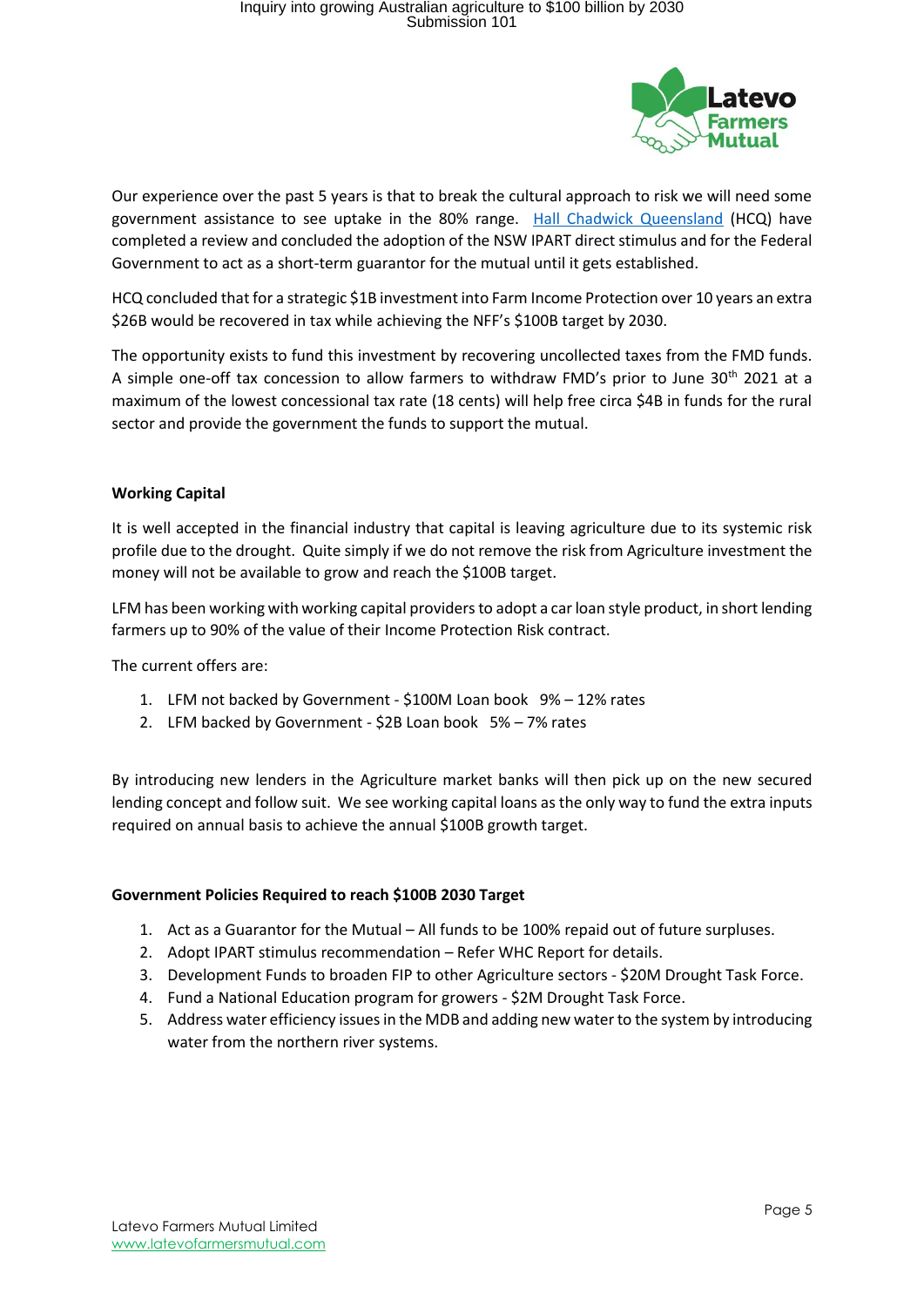

Level 4, 240 Queen Street BRISBANE QLD 4000 T: 07 3221 2416 W: hallchadwickqld.com.au

### **SUBMISSION**

Inquiry into growing Australian agriculture to \$100 billion by 2030

House of Representatives Standing Committee on Agriculture and Water Resources

November 2019

A key pillar of the NFF 2030 Industry Roadmap is Capital and Risk Management with Australian agriculture needing further capital for development that will require better management of financial risk.

Farm Income Protection should be an integral element of Australian agriculture's risk management strategy. It maintains cash flow which shortens the recovery time from drought and other catastrophic events, while providing security for lending working capital.

Attempts by international insurers to develop the Australian multi-peril market have not succeeded due to low take up rates but these products are an essential risk management tool. Rather than relying on insurers, we recommend Australian agriculture look toward themselves and develop selffunding risk protection programs, supported by short term government stimulus.

Should you wish to discuss further please contact me.

Yours sincerely,

Andrew Perkins **Director** Hall Chadwick Queensland

Limited Liability by a scheme approved **National Association | Hall Chadwick National Association | Hall Chadwick** under the Professional Standards Legislation **International Association | Prime Global International Association | Prime Global** Associations of Independent Firms

**1** | P a g e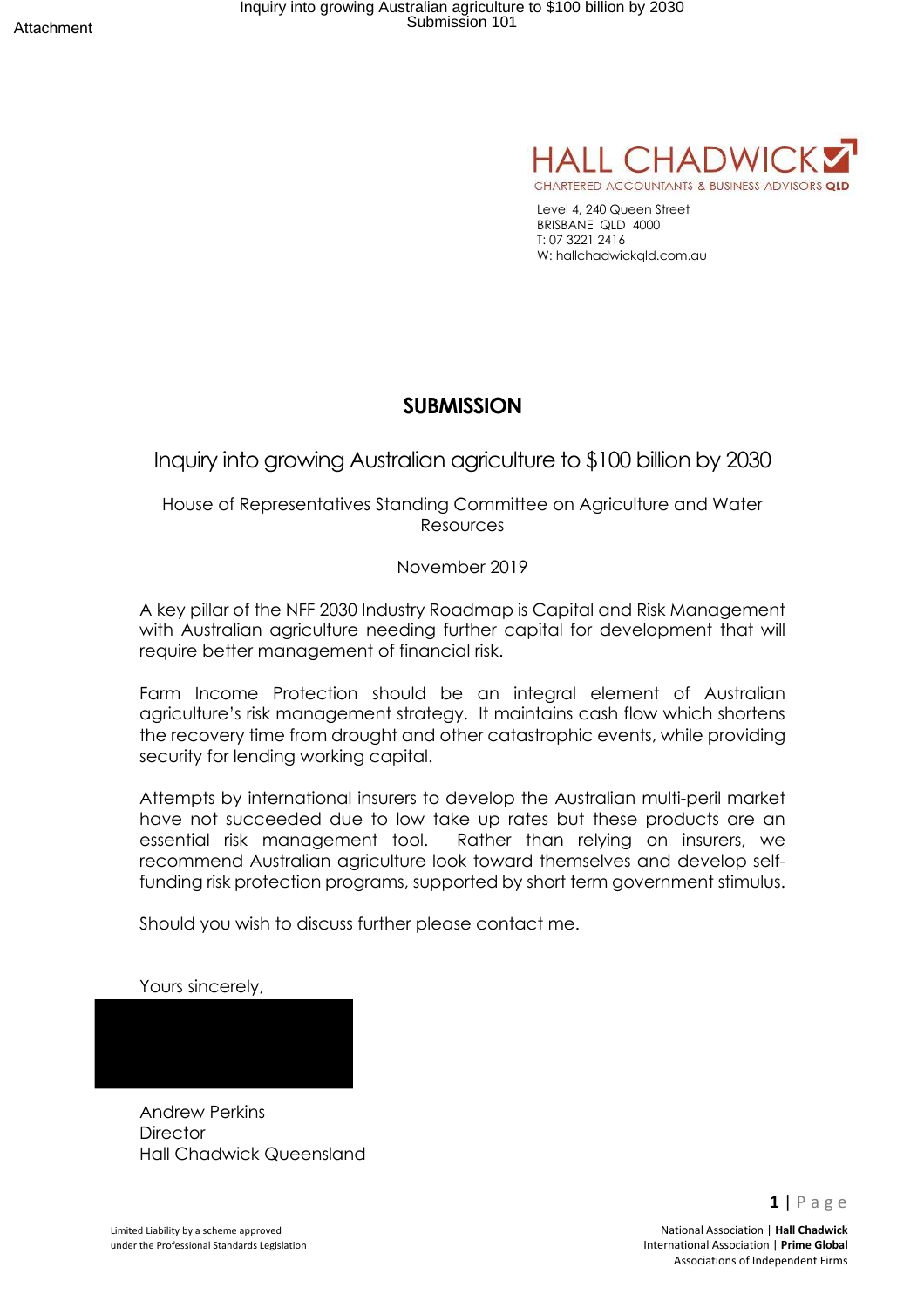### Farm Income Protection for all farmers in Australia

### **Independent Drought Policy Proposal September 2019**

Through the reallocation of the Farm Management Deposit (FMD) program, the Federal Government can release approximately \$1bn that can be used to stimulate the establishment of a self-funding farming risk protection program in accordance with the IPART (NSW) recommendations from 2016.

Farm Income Protection is common in the USA, China, India, Europe and Canada and is subsidised at varying levels by Government. With high levels of uptake by farmers in Canada, they are now migrating to private schemes. Attempts to introduce this type of protection in Australia over the last 5 years have failed, with take up of Farm Income Protection at less than 1% of winter cereal cropping farmers. International insurers who were supporting the introduction of these programs in Australia, have left the market due to market failure. The only remaining product is a grower owned mutual.

### **Key points**

### *Costs*

• Federal Government stimulus of the Farm Income Protection, capped at \$500m and spent over 5 years by subsidising 50%, 50%, 25%, 25%, 25%, of the annual premium funding, in accordance with the IPART recommendations. Individual farmer stimulus is recommended to be capped at \$50,000 in years 1 & 2 and \$25,000 for years 3-5. A copy of the IPART recommendations are at the following address.

www.ipart.nsw.gov.au/Home/Industries/Special-Reviews/Reviews/Multi-peril-Crop/Multi-peril-crop-insurance-incentive-measures?qDh=2

- Federal Government contributions to the purchase of re-insurance for the first 4 years to put in place a stop loss program. Capped at \$400m.
- Federal Government provision of \$100m to "build out" the Farm Income Protection model for;
	- o Summer crops
	- o Rice
	- o Cotton
	- o Sugar Cane
	- o Vegetables
	- o Grapes
	- o Livestock
- Total cost of \$1bn over 5 years.

### *Benefits*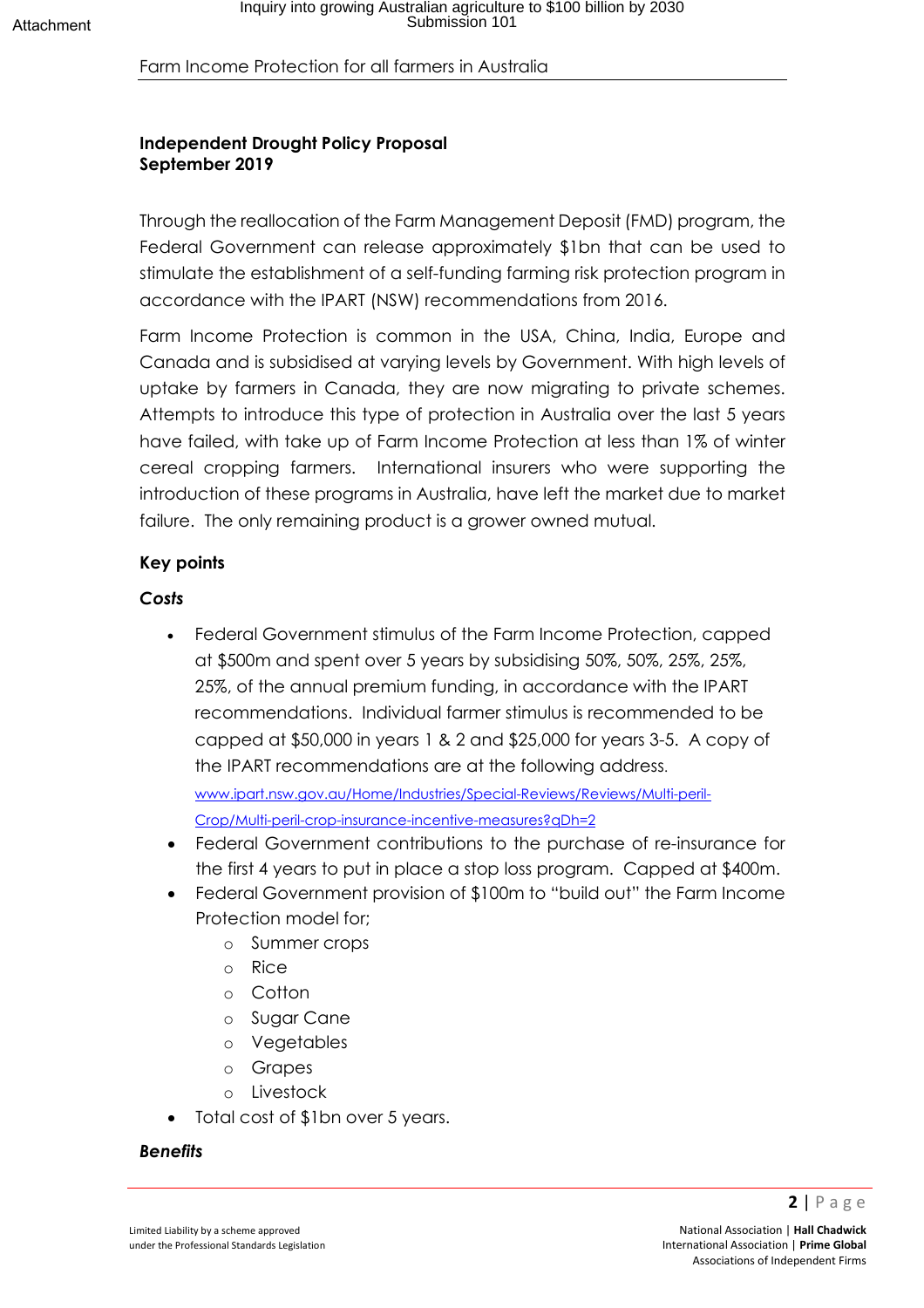### Farm Income Protection for all farmers in Australia

- Additional tax revenue over 10 years through increased farm productivity and regional multiplier effect. Benefit \$26bn over 10 years
- Savings on Drought and Exceptional Circumstances (EC) funding \$412m over 10 years based on estimated average current EC funding of >\$100m per year
- Total Claims paid over 10 years by The Farmers Mutual estimated at \$6.5bn (40% gross written premium payout ratio). This means \$6.5bn going into regional communities to offset the impact of drought and exceptional circumstances.
- Regional Investment Corp (RIC) can then use Farm Income Protection as security for lending for working capital and recovery.
- Risk compliance for bank lending to rural customers following the 2019 royal commission.

### *Integration with Industry*

- The National Farmers Federation (NFF) has released a "2030 Roadmap" with a plan to increase the value of agricultural production from approximately \$60bn to \$100bn by 2030.
- A key plank in this plan is that by 2030 90% of farmers will have taken up Risk Management Tools to provide better management of risk within their businesses.
- Without appropriate risk management the cycles of drought and other events and the associated recovery period, will hamper productivity and investment necessary to achieve this goal.
- The Farm Income Protection program for all farmers is aligned with this industry strategy. A copy of the NFF 2030 Roadmap is at the following address. https://www.nff.org.au/read/6187/nff-releases-2030-roadmap-guideindustry.html

**3** | Page